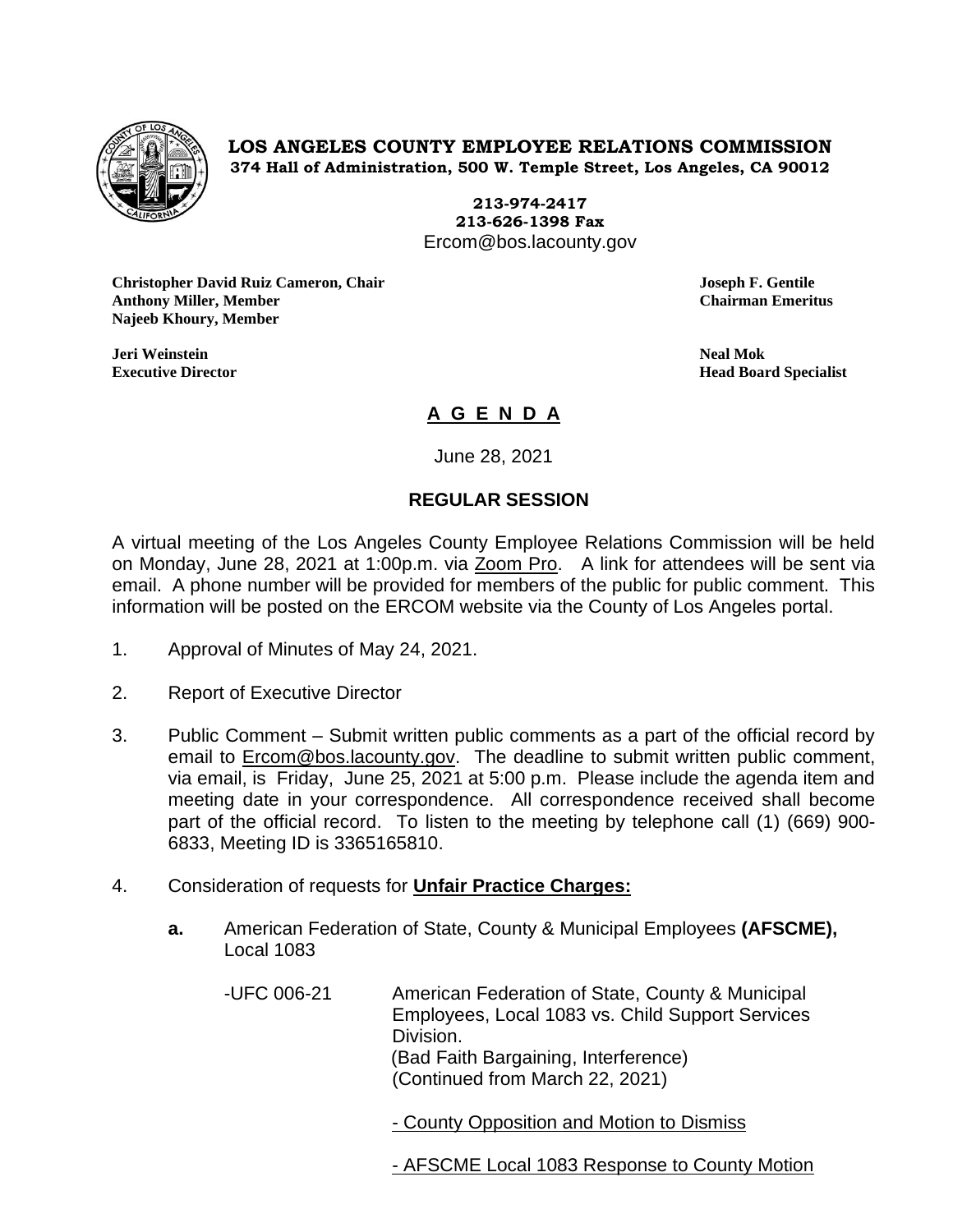**b.** American Federation of State, County, & Municipal Employees **(AFCSME)** Local 685

### **NONE**

**c.** Association for Los Angeles Deputy Sheriffs **(ALADS)**

### **NONE**

**d.** California Association of Professional Employees **(CAPE)**

# **NONE**

**e.** Los Angeles/Orange Counties Building & Construction Trades Council AFL-CIO

### **NONE**

- **f.** Professional Peace Officers Association (**PPOA**)
- **New -UFC 011-21** Professional Peace Officers Association (PPOA) vs Los Angeles County Board of Supervisors (BOS) (Failure to meet and confer regarding decision to contract Security Services to outside vendor rather than Bargaining Unit 621, Security Officers)
	- **g.** Service Employees International Union, Local 721

**New** -UFC 010-21 Service Employees International Union (SEIU), Local 721 Vs. Department of Health Services (DHS) (Interference with Union Activities)

**h.** Union of American Physicians and Dentists (**UAPD**)

#### **NONE**

5. Request to **Withdraw Unfair Practice Charge**

# **NONE**

6. Consideration of request for **Amendment of Certification:**

**NONE**